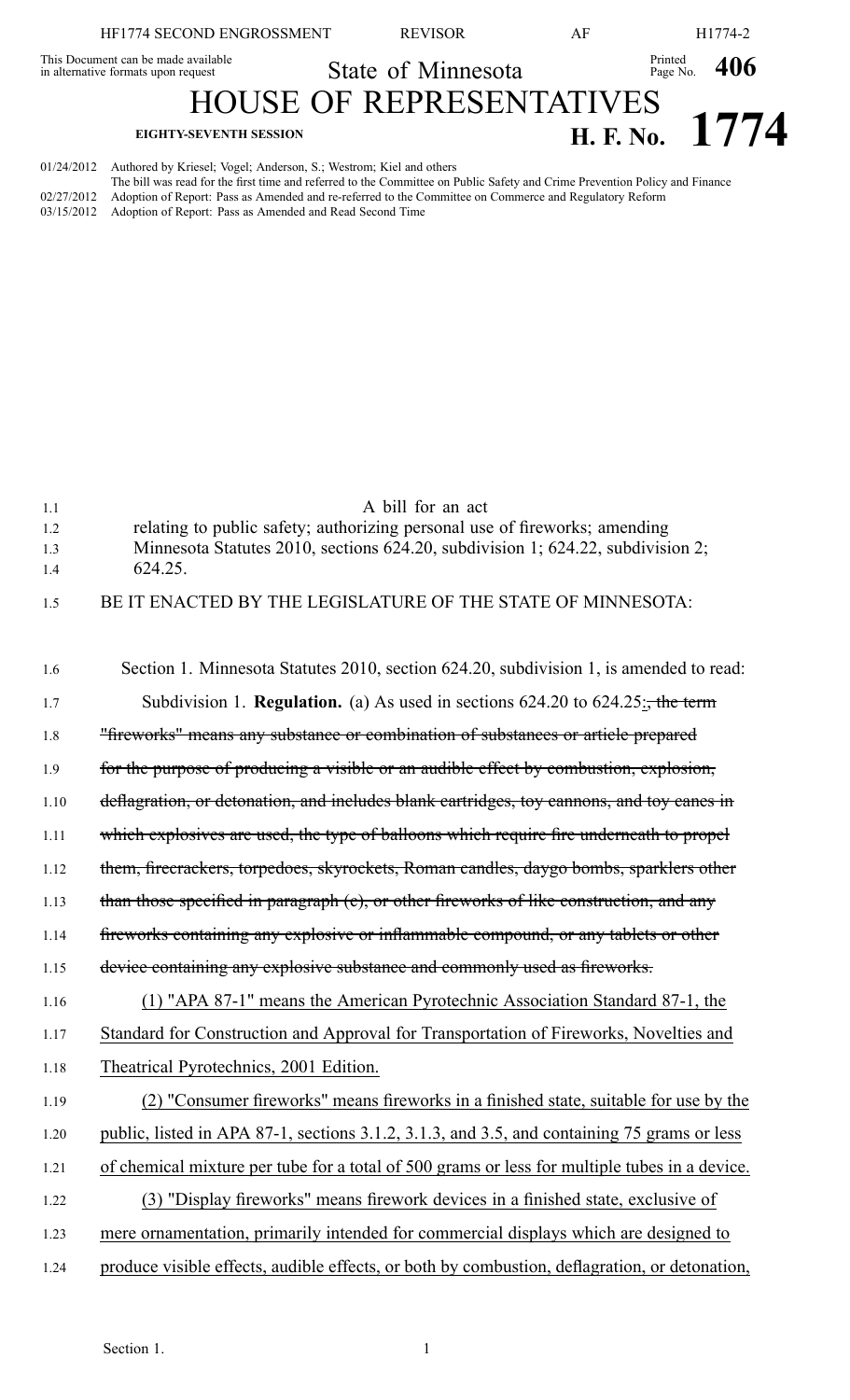HF1774 SECOND ENGROSSMENT REVISOR AF H1774-2

| 2.1  | including but not limited to salutes containing more than 130 milligrams of explosive                     |
|------|-----------------------------------------------------------------------------------------------------------|
| 2.2  | composition, aerial shells containing more than 40 grams of chemical composition                          |
| 2.3  | exclusive of light charge and other exhibition display items that exceed the limits                       |
| 2.4  | contained in the APA 87-1 Standard for consumer fireworks and does not include any toy                    |
| 2.5  | pistols, toy guns, paper caps, sparklers, or novelties.                                                   |
| 2.6  | (4) "Fireworks" means any device intended to produce visible effects, audible                             |
| 2.7  | effects, or both by combustion, deflagration, or detonation, and includes display fireworks.              |
| 2.8  | Fireworks does not include sparkling devices, novelties, theatrical pyrotechnic articles,                 |
| 2.9  | or consumer fireworks.                                                                                    |
| 2.10 | (5) "Novelties" means devices containing small amounts of pyrotechnic composition                         |
| 2.11 | listed in APA 87-1, sections 3.2, 3.3, and 3.4, and includes sparklers, snakes and glow                   |
| 2.12 | worms, smoke devices, or trick noisemakers which include paper streamers, party                           |
| 2.13 | poppers, string poppers, snappers, drop pops, each consisting of not more than 25/100                     |
| 2.14 | grains of explosive mixture, toy pistols, toy guns, in which paper caps containing 25/100                 |
| 2.15 | grains or less of explosive compound are used and toy pistol caps which contain less                      |
| 2.16 | than 20/100 grains of explosive mixture.                                                                  |
| 2.17 | (6) "Sparkling devices" means ground-based or handheld devices that produce a                             |
| 2.18 | shower of sparks and are listed in APA 87-1, sections 3.1.1 and 3.5, and includes fountains,              |
| 2.19 | torches, wheels, ground spinners, flitter sparklers, toy smoke devices, and sparklers.                    |
| 2.20 | (b) The term "fireworks" shall not include toy pistols, toy guns, in which paper caps                     |
| 2.21 | containing 25/100 grains or less of explosive compound are used and toy pistol caps                       |
| 2.22 | which contain less than 20/100 grains of explosive mixture. The use of sparkling devices,                 |
| 2.23 | novelties, or consumer fireworks is not permitted on public property.                                     |
| 2.24 | (c) The term also does not include wire or wood sparklers of not more than $100$                          |
| 2.25 | grams of mixture per item, other sparkling items which are nonexplosive and nonaerial                     |
| 2.26 | and contain 75 grams or less of chemical mixture per tube or a total of 500 grams or less                 |
| 2.27 | for multiple tubes, snakes and glow worms, smoke devices, or trick noisemakers which                      |
| 2.28 | include paper streamers, party poppers, string poppers, snappers, and drop pops, each                     |
| 2.29 | consisting of not more than twenty-five hundredths grains of explosive mixture. The use                   |
| 2.30 | of items listed in this paragraph is not permitted on public property. This paragraph does                |
| 2.31 | not authorize the purchase of items listed in it by persons younger than 18 years of age.                 |
| 2.32 | The age of a purchaser of items listed in this paragraph must be verified by photographic                 |
| 2.33 | identification.                                                                                           |
| 2.34 | $\left(\frac{d}{d}\right)$ (c) A local unit of government may impose an annual license fee for the retail |
| 2.35 | sale of items authorized under paragraph (e) consumer fireworks. The annual license                       |

2.36 fee of each retail seller that is in the business of selling only the items authorized under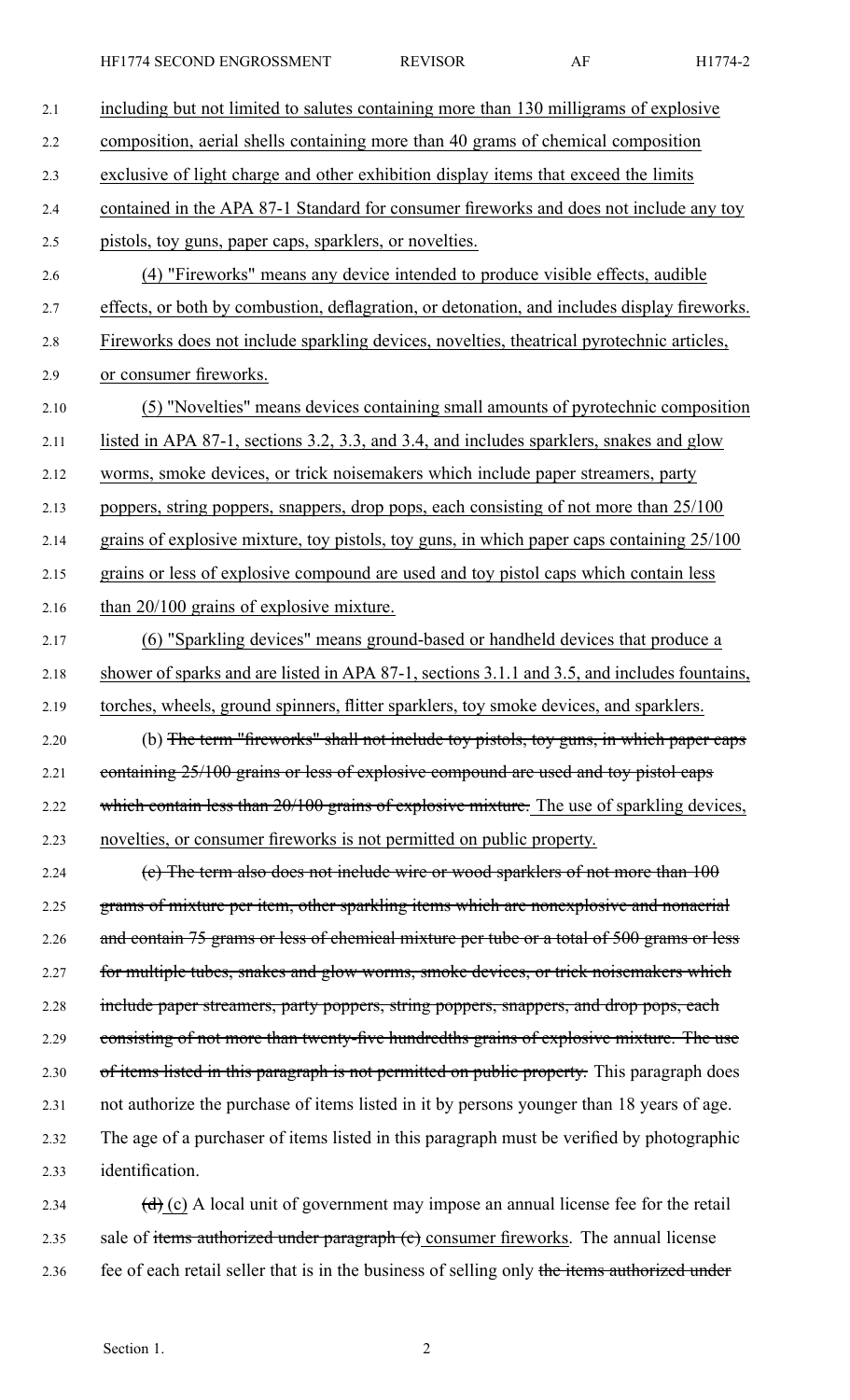- 3.1 **paragraph (c)** consumer fireworks may not exceed \$350, and the annual license of each 3.2 other retail seller selling consumer fireworks may not exceed \$100. A local unit of 3.3 government may not: 3.4 (1) impose any fee or charge, other than the fee authorized by this paragraph, on the 3.5 wholesale or retail sale of items authorized under paragraph (e) consumer fireworks; 3.6 (2) impose any permit, license, fee, or charge on the retail or wholesale sale of 3.7 sparkling devices or novelties; 3.8 (3) prohibit or restrict the sale or display of items for authorized under paragraph 3.9 (b) from any permanent or temporary retail sale authorized under paragraph (c) that 3.10 comply structure that complies with National Fire Protection Association Standard 1124
- 3.11 (2003 edition);  $\sigma$  $3.12$   $(3)$  (4) impose on a retail seller any financial guarantee requirements, including 3.13 bonding or insurance provisions, containing restrictions or conditions not imposed on the 3.14 same basis on all other business licensees.; or
- 3.15 (5) enact any ordinance, rule, or regulation that prohibits, limits, or restricts the 3.16 wholesale or retail sale of sparkling devices and novelties.
- 3.17 **EFFECTIVE DATE.** This section is effective June 1, 2012, and applies to crimes 3.18 committed on or after that date.
- 3.19 Sec. 2. Minnesota Statutes 2010, section 624.22, subdivision 2, is amended to read: 3.20 Subd. 2. **Operator certification requirements.** (a) An applicant to be <sup>a</sup> supervising 3.21 operator of a fireworks display of display fireworks shall meet the requirements of this 3.22 subdivision before the applicant is certified by the state fire marshal.
- 3.23 (b) An applicant must be at least 21 years old.
- 3.24 (c) An applicant must have completed <sup>a</sup> written examination, administered or 3.25 approved by the state fire marshal, and achieved <sup>a</sup> passing score of at least 70 percent. 3.26 The state fire marshal must be satisfied that achieving <sup>a</sup> passing score on the examination 3.27 satisfactorily demonstrates the applicant's knowledge of statutes, codes, and nationally 3.28 recognized standards concerning safe practices for the discharge and display of fireworks. 3.29 (d) An applicant shall apply in writing to the state fire marshal by completing and 3.30 signing an application form provided by the state fire marshal.
- 3.31 (e) An applicant shall submit evidence of experience, which must include active 3.32 participation as an assistant or operator in the performance of at least five fireworks 3.33 displays, at least one of which must have occurred in the current or preceding year.
- 
- 3.34 **EFFECTIVE DATE.** This section is effective June 1, 2012.